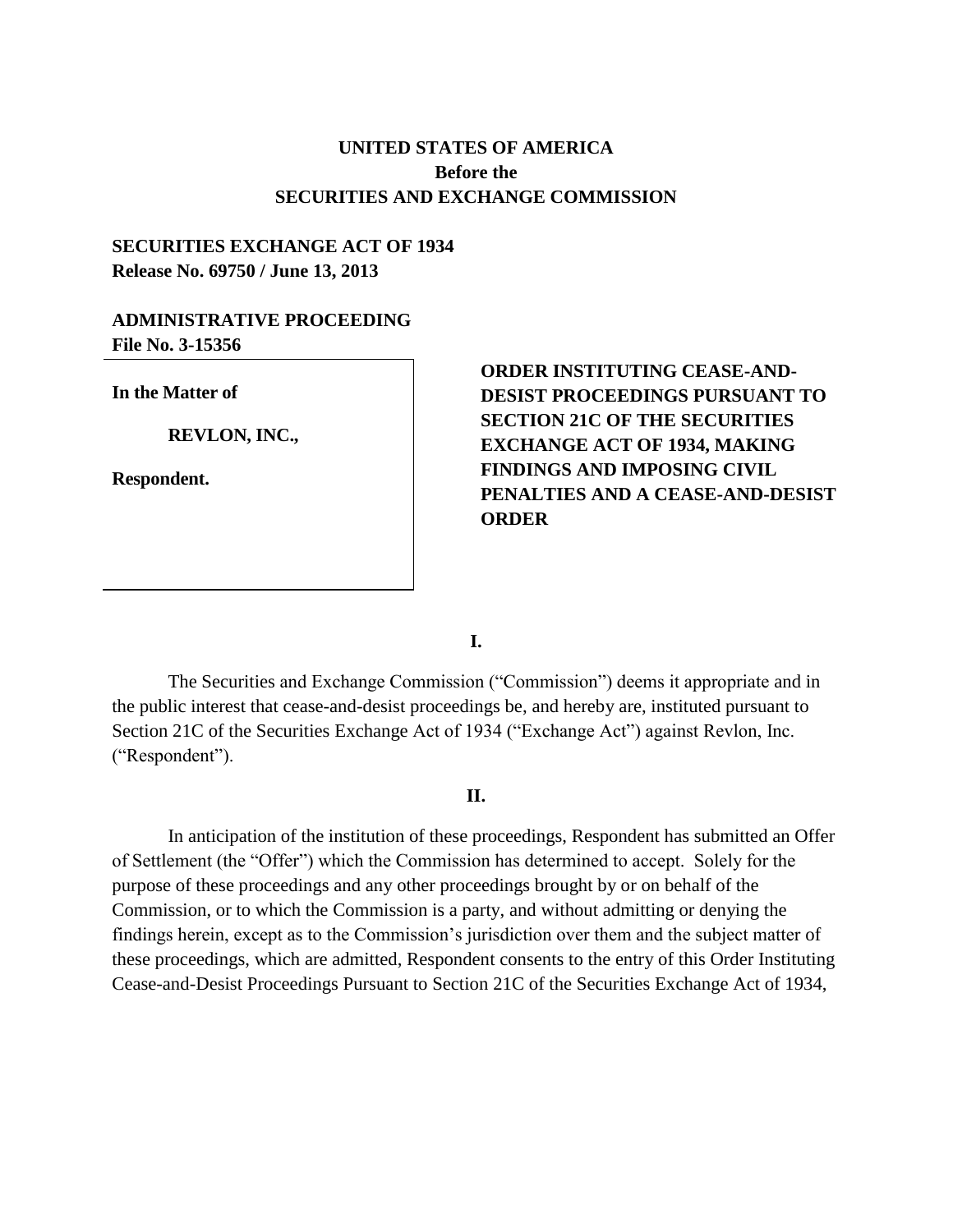Making Findings, and Imposing Civil Penalties and a Cease-and-Desist Order ("Order"), as set forth below.

### **III.**

On the basis of this Order and Respondent's Offer, the Commission finds that:

### **Summary**

1. This matter involves Revlon's violations of Exchange Act Section 13(e) and Rule 13e-3 thereunder, which provide critical investor protections to shareholders involved in "goingprivate" transactions. In particular, Revlon violated Exchange Act Section 13(e) and Rule 13e-3(b)(1)(iii) thereunder, which prohibits an issuer (in connection with a Rule 13e-3 transaction) from directly or indirectly engaging in any act, practice, or course of business which operates or would operate as a fraud or deceit upon any person. The Commission promulgated rules such as Rule  $13e-3(b)(1)(iii)$  because, among other things, it recognized that going private transactions presented opportunities for overreaching and abuse by issuers and their affiliates, and the terms of going-private transactions may be designed to accommodate the interests of affiliated parties because the negotiations ordinarily are not conducted at arm's-length.<sup>1</sup>

2. Here, Revlon engaged in various acts described as "ring-fencing," which were acts undertaken by Revlon to avoid receiving an opinion from a third-party financial adviser who ultimately found that the terms of Revlon's proposed "going-private" transaction did not provide for adequate consideration (as that term is used in the Employee Retirement Income Security Act of 1974 ("ERISA")) to participants in Revlon's 401(k) plan. Revlon's "ring-fencing" acts operated as a fraud or deceit upon Revlon's minority shareholders – as they rendered various disclosures in Revlon's publicly-filed offering documents materially misleading to Revlon's minority shareholders.

3. In 2009, Revlon owed a significant debt to its controlling shareholder. To address this significant debt, Revlon and its controlling shareholder ultimately proposed a going-private, voluntary exchange offer transaction. In this transaction, Revlon's minority shareholders could decide whether to exchange their Revlon common stock shares for newly-issued preferred stock with certain financial characteristics. The exchanged common stock shares would ultimately be provided to Revlon's controlling shareholder, thereby reducing Revlon's debt.

4. Revlon had many minority shareholders. A subset of those minority shareholders included Revlon current and former employees, as well as Revlon retirees and beneficiaries, who held Revlon shares in Revlon's 401(k) plan ("401(k) members"). Revlon's 401(k) plan was

 $\overline{\phantom{a}}$ 1 See Release No. 34-16075 (August 2, 1979); In the Matter of William A. Wilkerson, et al., Exchange Act Rel. No. 48703 (October 27, 2003).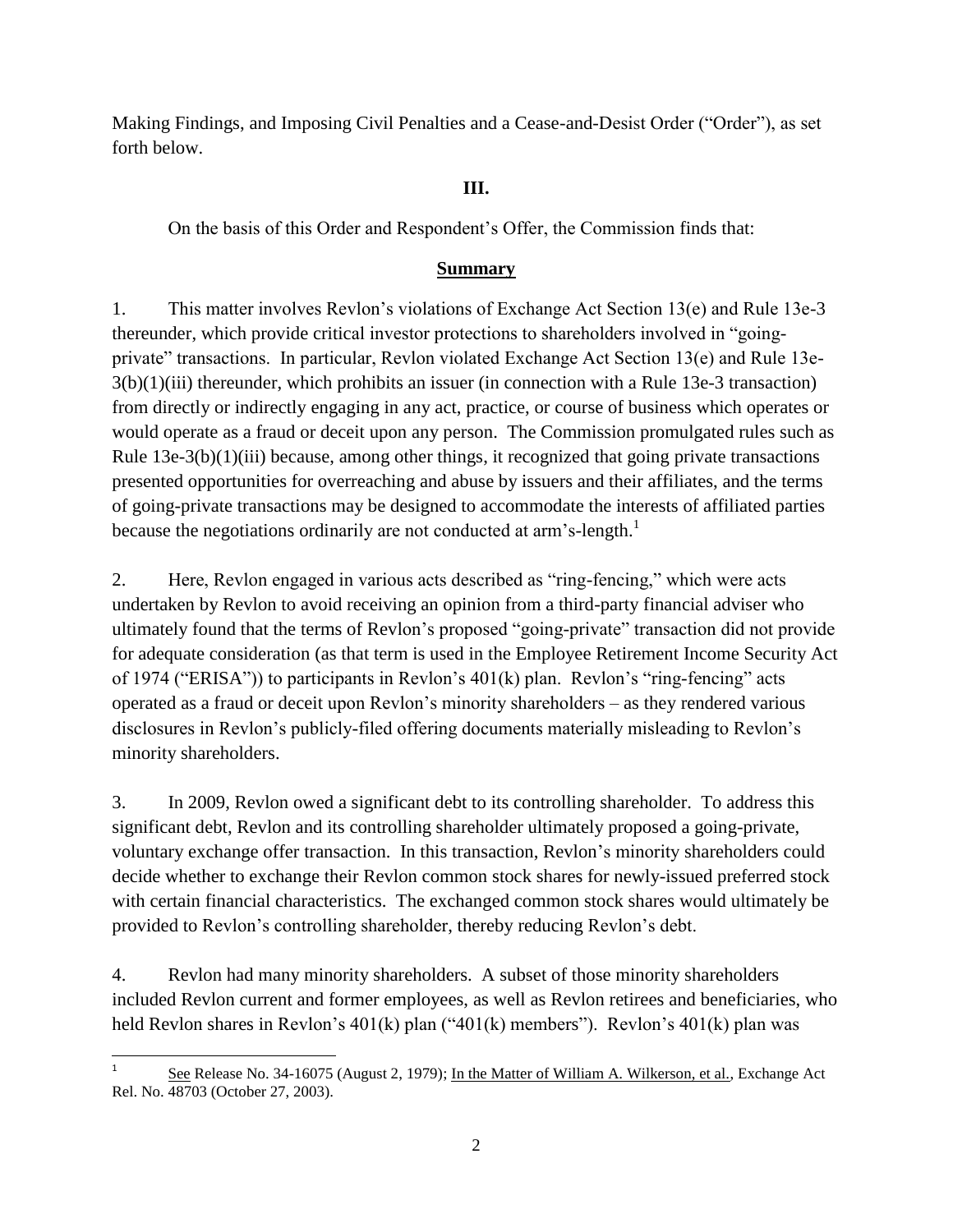administered by a Massachusetts trust company (the "trustee"), which determined that it could only allow  $401(k)$  members to tender their shares in the exchange offer if a third-party financial adviser found that the exchange offer provided for "adequate consideration." Thus, a third-party financial adviser had to determine whether tendering 401(k) members would receive an asset whose value at least equaled the fair market value of the exchanged common stock shares ("the adequate consideration opinion" or "the adequate consideration determination").

5. Whether the trustee could allow 401(k) members to tender their shares rested solely on the result of the adequate consideration opinion. If the third-party financial adviser determined that the exchange offer provided for adequate consideration, then the trustee would allow 401(k) members to tender their shares. The trustee informed Revlon that this opinion would wholly determine whether it could allow 401(k) members to tender their shares.

6. Revlon did not want to disclose the adequate consideration determination to shareholders considering the exchange offer. To avoid a potential disclosure obligation, Revlon engaged in several acts to avoid receiving the adequate consideration determination. For example, Revlon proposed and entered into an amendment to the trust agreement it had with the trustee to ensure that the trustee would not share the adequate consideration determination with it; ensured that it was not a party to any engagement letter concerning the adequate consideration determination; and directed the trustee to inform Revlon of its decision whether to allow 401(k) members to tender their shares without any reference to the adequate consideration determination. A Revlon employee described these acts as "ring-fencing."

7. Ultimately, the third-party financial adviser found that the exchange offer did not provide adequate consideration to tendering  $401(k)$  members. Thus, the  $401(k)$  members who wished to tender their shares in the exchange offer could not do so. Neither Revlon's minority shareholders nor its Independent Board members knew the adviser determined that the consideration to be received by 401(k) members – which was the same consideration to be received by Revlon's non-401(k) minority shareholders – was not "adequate consideration" under ERISA. Moreover, neither Revlon minority shareholders nor its Independent Board members knew that Revlon had engaged in several acts to "ring-fence" that determination.

8. Revlon's Independent Board members were charged with the critical responsibility of determining the fairness of the exchange offer for all of Revlon's minority shareholders (including those who decided to tender their shares and those who decided to not tender their shares) and for evaluating and, ultimately approving, the exchange offer for consideration by minority shareholders.

9. Revlon made a number of disclosures to minority shareholders concerning the Board's fairness determination and ultimate approval of the exchange offer – and the process the Board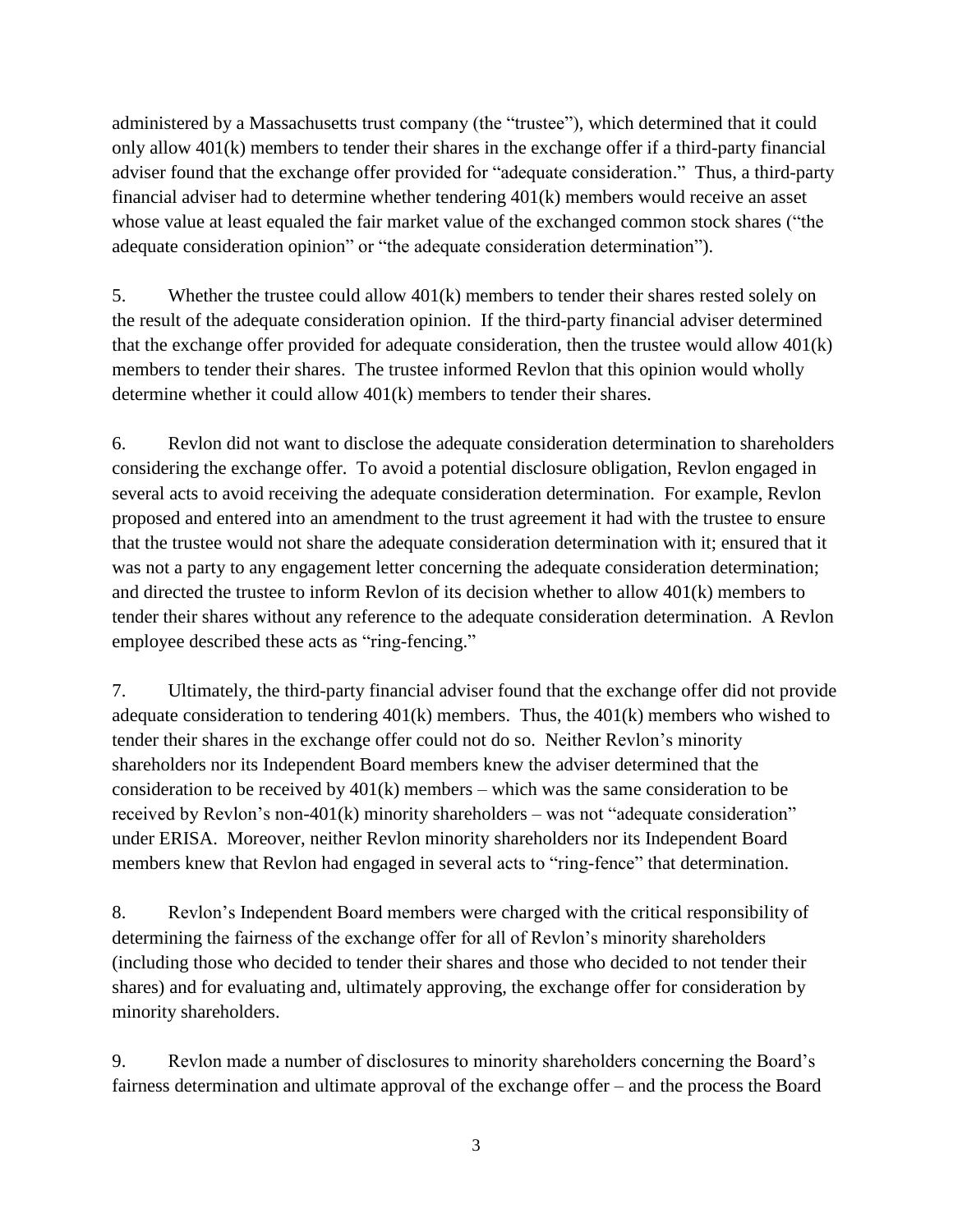engaged in to reach its determinations. Revlon's disclosures concerning the Board's process were materially misleading because Revlon had concealed from both its Board and minority shareholders that it had engaged in "ring-fencing." In addition, Revlon's "ring-fencing" deprived minority shareholders of the opportunity to receive revised, qualified, or supplemental disclosures, including any that might have informed them of the adviser's ultimate determination that the voluntary exchange offer did not provide adequate consideration for 401(k) members under ERISA.

#### **Respondent**

10. **Revlon, Inc. ("Revlon")** is a Delaware Corporation with principal executive offices located in New York, New York. Revlon and its subsidiaries manufacture, market and sell cosmetics, women's hair color, beauty tools, anti-perspirants and deodorants, fragrances, skincare and other beauty care products worldwide. Revlon's Class A common stock is traded on the New York Stock Exchange.

#### **Background**

11. In early 2009, Revlon was largely owned by MacAndrews & Forbes Holdings Inc. ("M&F" or "controlling shareholder"), which owned approximately 58% of Revlon's Class A common stock and 100% of Revlon's Class B common stock, together representing approximately 75% of the combined voting power of all of Revlon's outstanding equity securities. Throughout 2009, Revlon's board of directors consisted of three M&F executives (one of whom was also a member of Revlon management), another member of Revlon management, and at least seven independent directors.

12. As Revlon reported in its first quarter 2009 Form 10-Q, Revlon was a highly-leveraged company with approximately \$1.3 billion in long-term debt and long-term debt instruments that had various maturity dates.

13. One of these long-term debt instruments was a senior subordinated term loan that the controlling shareholder had provided to Revlon to pay off the principal amount on other senior subordinated notes. By April 2009, Revlon owed the controlling shareholder \$107 million on this loan which had a maturity date of the earlier of August 1, 2010 or the date Revlon issued equity with gross proceeds of at least \$107 million (the "\$107M term loan").<sup>2</sup>

14. Revlon faced significant consequences if it was unable to repay the controlling shareholder on the \$107M term loan. In particular, while the \$107M term loan was subordinate to Revlon's more senior long-term debt, failure to repay the loan would trigger a default event under certain other Revlon long-term debt instruments.

 $\mathfrak{D}$ While the \$107M term loan had a maturity date of August 1, 2010, if Revlon had not repaid it by September 30, 2009, Revlon would have had to classify it as a current maturity.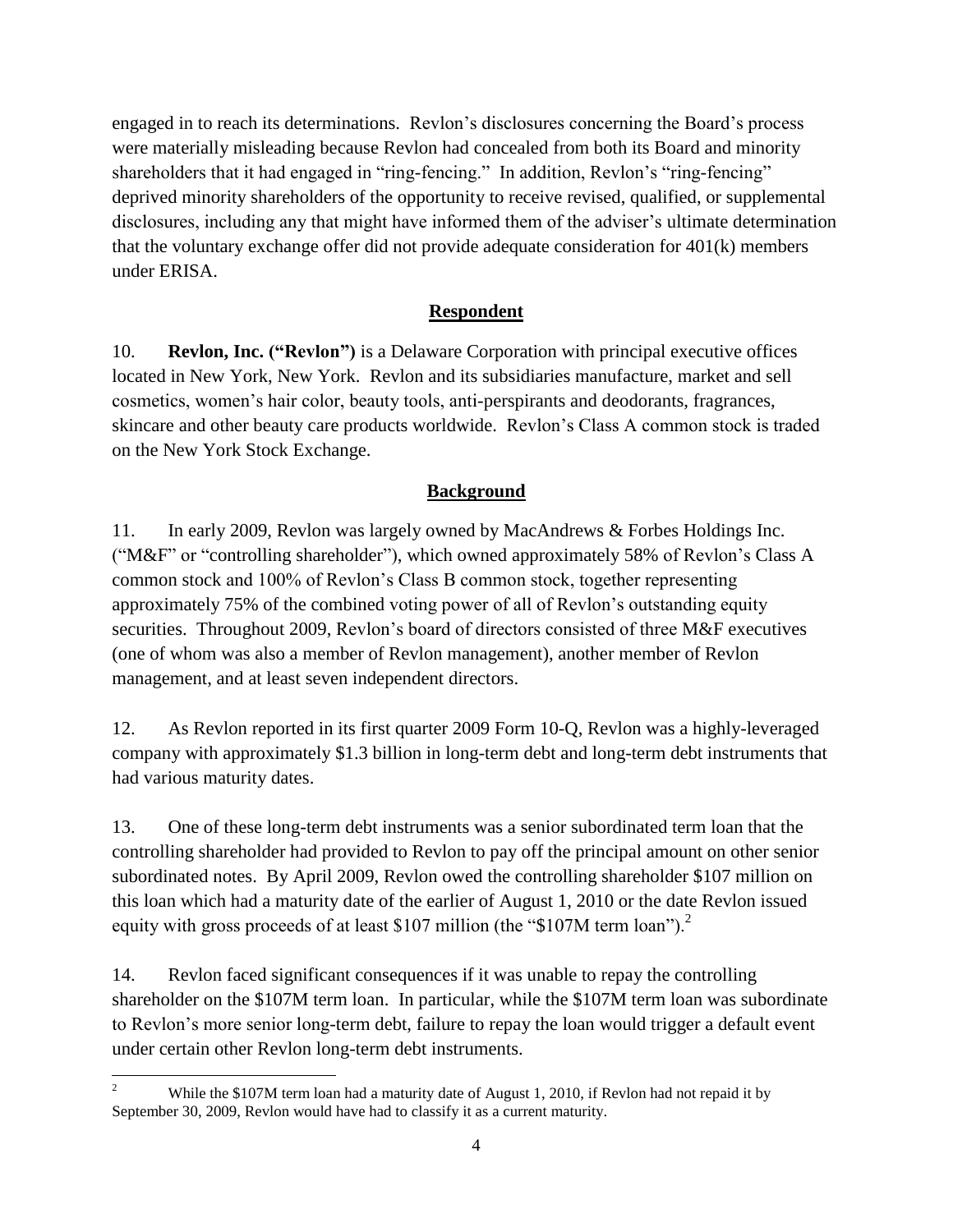15. In April 2009, to address the \$107M term loan's pending maturity, M&F proposed a mandatory merger transaction – a transaction that would have taken Revlon private. Under the merger proposal, each Revlon common stock shareholder would give up their common stock shares, on a one-for-one basis, for a newly issued preferred share with certain financial characteristics. For example, the newly issued preferred share would provide for certain dividend payments on a quarterly basis for a number of years.

16. The controlling shareholder would ultimately receive the surrendered common stock shares; reduce the debt on the \$107M term loan by up to \$75 million; and for the remaining debt, extend the maturity date with an increased interest rate. On April 20, 2009, Revlon publicly disclosed the merger proposal.

17. To evaluate the merger proposal, Revlon's Independent Board members formed a Special Committee which, among other things, retained a financial adviser to opine on whether the merger proposal was financially fair to Revlon and its minority shareholders.

18. The financial adviser subsequently advised the Special Committee that, if asked, it would find the merger proposal was not financially fair to Revlon and its minority shareholders. Accordingly, by early June 2009, the merger proposal was no longer under consideration.

19. Revlon, however, still faced the impending maturity of the \$107M term loan. In June 2009, the controlling shareholder asked Revlon's Independent Board members to consider a voluntary exchange offer to address the \$107M term loan.

20. Revlon's Independent Board members were charged with the critical responsibility of determining the fairness of the exchange offer for all of Revlon's minority shareholders (including those who decided to tender their shares and those who decided to not tender their shares) and for evaluating and, ultimately approving, the exchange offer for consideration by minority shareholders.

21. The terms of the voluntary exchange offer were, in many respects, similar to that of the merger proposal. Revlon would offer its minority shareholders the option to exchange, on a onefor-one basis, their common stock shares for a newly-issued preferred share with certain financial characteristics. More specifically, Revlon minority shareholders would receive an annual dividend of 12.75% (paid quarterly), and at the end of four years, Revlon would pay tendering shareholders \$5.21 per share for their preferred stock. Tendering shareholders would not, however, participate in any equity appreciation of Revlon's publicly-traded common stock, except in the event of a change in control. Unlike the merger proposal, however, the exchange offer was not a mandatory transaction.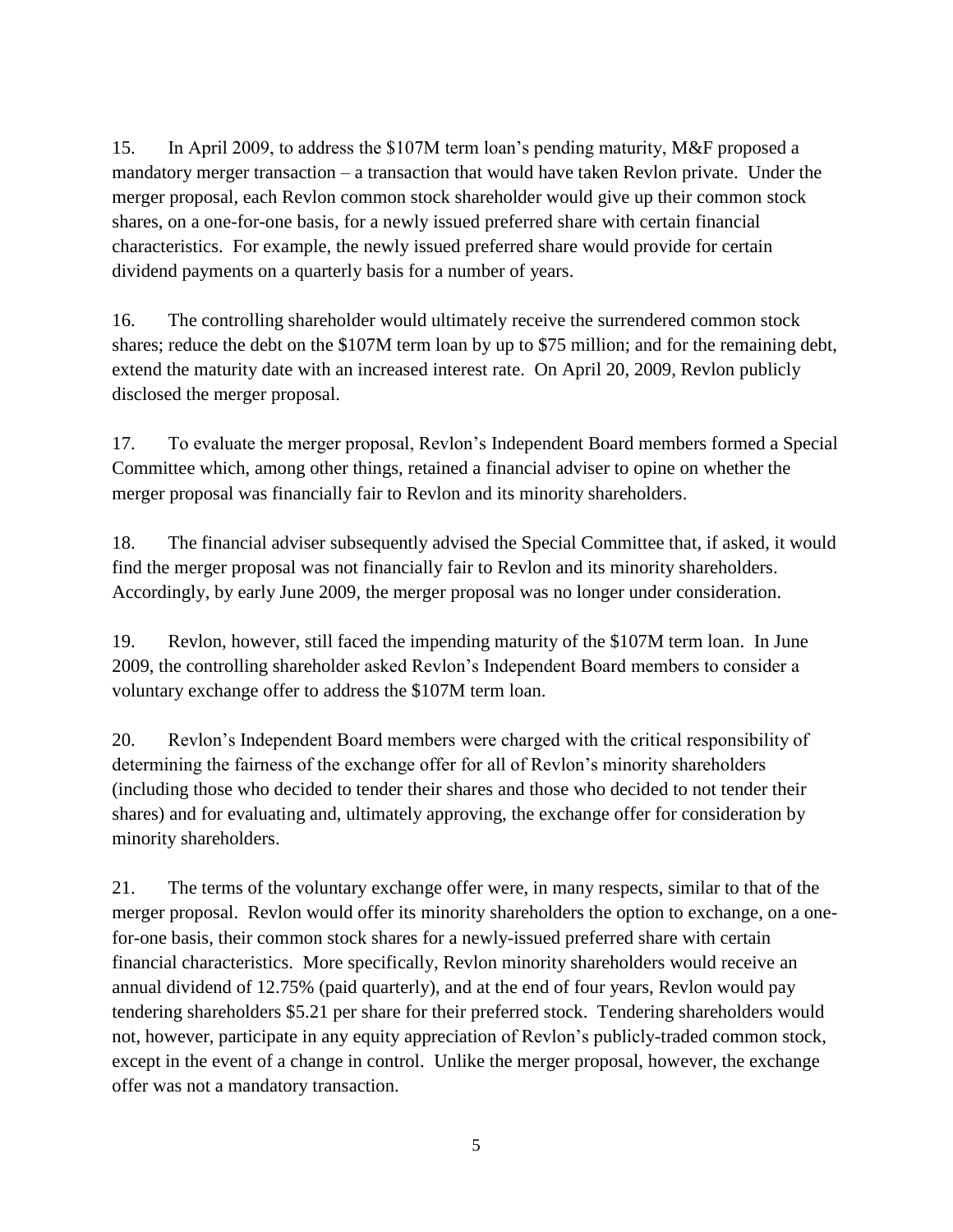22. M&F would ultimately receive new Revlon shares equal in number to the exchanged common stock shares; reduce the debt on the \$107M term loan by up to \$105 million; and for the remaining debt, extend the maturity date with an increased interest rate.

### *Trustee Informs Revlon that Adequate Consideration Determination is Required*

23. Revlon had many minority shareholders. A subset of those minority shareholders included those who invested in Revlon common stock through Revlon's  $401(k)$  plan (" $401(k)$ ) members"). At the time of the exchange offer, there were more than 20 million shares of Revlon stock eligible to participate in the exchange offer, with 131,714 shares held by 401(k) members. These 401(k) members generally included Revlon current and former employees, retirees, and their beneficiaries. To administer its 401(k) plan, Revlon used a Massachusetts trust company (the "trustee").

24. Revlon had a trust agreement with the trustee that governed the trustee's responsibilities and obligations as administrator of the 401(k) plan. In addition, the trustee was required to act in accordance with existing applicable law, namely ERISA. In general, Revlon or the 401(k) members were responsible for reimbursing the trustee for fees and expenses incurred in connection with the 401(k) plan.

25. Under the applicable ERISA law, the trustee could allow  $401(k)$  members to tender their shares in the exchange offer only if the transaction provided for *"adequate consideration"* (emphasis added)*.*

26. The trustee determined that, because the consideration offered in the transaction was neither cash nor a publicly-traded security, it needed to retain a third-party financial adviser to opine whether the transaction provided "adequate consideration" to 401(k) members. In other words, a third-party financial adviser had to determine whether 401(k) members were receiving an asset whose value at least equaled the fair market value of the exchanged common stock shares.

27. Whether the trustee could allow 401(k) members to tender their shares rested solely on the result of the adequate consideration determination. Put simply, if a third-party financial adviser found the exchange offer provided for adequate consideration to 401(k) members, then the trustee would honor a 401(k) member's decision to tender.

28. The trustee subsequently informed Revlon that it needed an adequate consideration opinion from a third-party financial adviser. Moreover, the trustee informed Revlon that this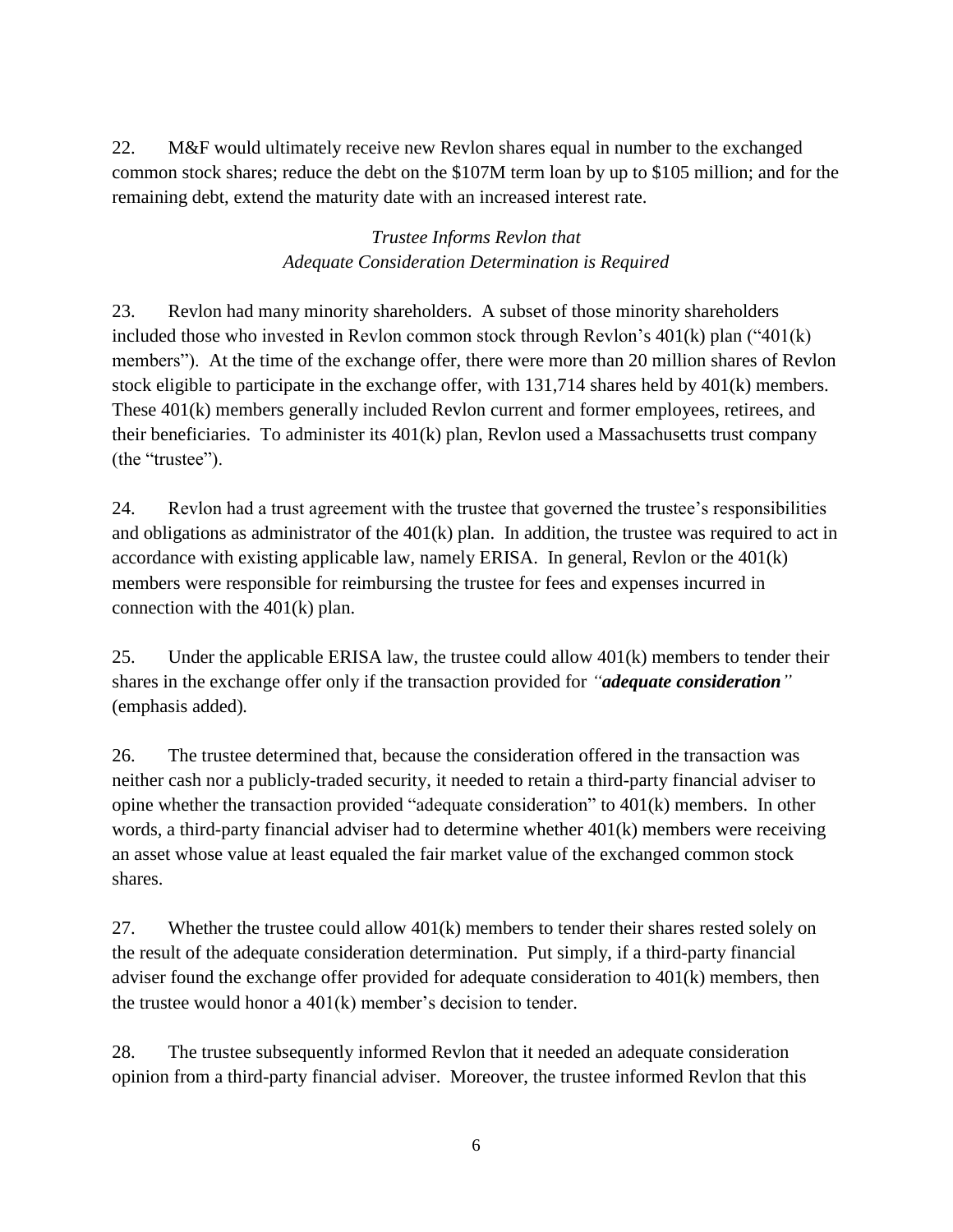opinion would wholly determine whether the trustee could allow 401(k) members to tender their shares.

29. Revlon proposed to the trustee alternatives to obtaining an adequate consideration opinion from a third-party financial adviser. For example, Revlon proposed that the trustee simply conclude that the exchange offer provided for inadequate consideration without obtaining an opinion, or obtain a legal opinion instead of an opinion from a third-party financial adviser.

30. Revlon proposed these alternatives to avoid a potential legal obligation to disclose the adequate consideration determination. In particular, in going-private transactions subject to Rule 13e-3 and filed on Schedule 13E-3, Item 1015 of Regulation M-A requires an issuer like Revlon to state whether it has received any report, opinion (other than an opinion of counsel), or appraisal from an outside party that is materially related to the Rule 13e-3 transaction. This disclosure requirement states that such reports, opinions, or appraisals include any that relate to the consideration offered to shareholders in the transaction.

31. The trustee rejected Revlon's proposals and retained a New York-based valuation firm to provide an adequate consideration determination. Revlon not only knew that a third-party financial adviser had been retained for this purpose, but it reimbursed the trustee for the cost of the adequate consideration determination.

## *Revlon "Ring-Fences" the Adequate Consideration Determination*

32. In an effort to avoid any potential disclosure obligations, Revlon subsequently engaged in several acts designed to keep Revlon out of the flow of information concerning the adequate consideration determination. A Revlon employee described Revlon's efforts to avoid receiving the adequate consideration determination as "ring-fencing."

33. Revlon's "ring-fencing" of the adequate consideration determination included the following: First, Revlon proposed and entered into an amendment to the existing trust agreement between it and the trustee. In particular, the trust agreement was amended to mandate that "any reports, documents or other work product (and the contents thereof) prepared by or for the [t]rustee or any such outside advisors shall be the proprietary information of the [t]rustee and shall not be disclosed to [Revlon], its affiliates, any employee of [Revlon] or its affiliates, or any participant in the [401(k) plan] under any circumstances, except as required by a court of competent jurisdiction."

34. To ensure that it had comprehensively "ring-fenced" the adequate consideration determination, Revlon proposed and adopted additional amendments to the trust agreement. For example, Revlon proposed amendments stating that the trustee had sole authority to determine whether to allow 401(k) members to tender their shares. The trustee informed Revlon that the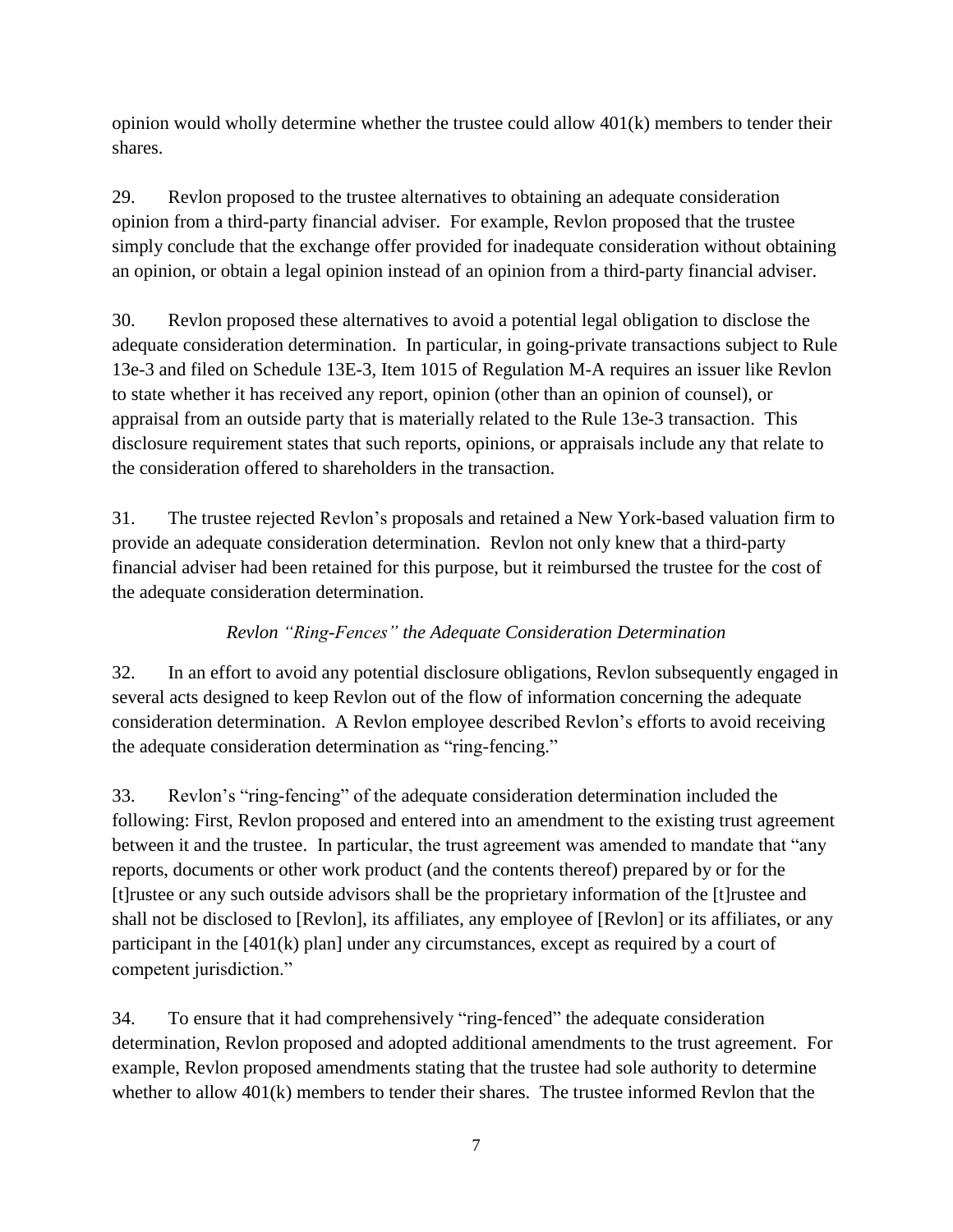existing trust agreement already contained a similar provision, and therefore was unnecessary. Notwithstanding this, Revlon insisted on the amendment and it was ultimately adopted.

35. Second, Revlon directed the trustee to exclusively obtain the adequate consideration determination without any Revlon involvement and without Revlon being a party to the engagement letter with the third-party financial adviser. Nevertheless, Revlon reimbursed the trustee for the entire cost of the engagement. If Revlon had not directed the trustee in this manner, Revlon would have been a party to the engagement letter with the trustee and the thirdparty financial adviser.

36. Third, Revlon instructed the trustee on precisely what it wanted to be told regarding whether the trustee would allow  $401(k)$  members to tender their shares. In particular, Revlon instructed the trustee that it should not communicate any information to Revlon concerning the adequate consideration determination. Rather, Revlon instructed the trustee that it simply wanted to be told whether the trustee would be honoring the  $401(k)$  members' instructions to tender – with no additional information. In essence, Revlon wrote a script of what it wanted to be told.

37. As described earlier, Revlon already knew that the trustee's determination on whether to allow 401(k) members to tender rested solely on the result of the adequate consideration opinion. Thus, as a practical matter, Revlon knew the third-party financial adviser had found the exchange offer did not provide for adequate consideration under ERISA if the trustee informed Revlon it would not be honoring the 401(k) members' instructions to tender.

38. In late July 2009, the trustee drafted a letter to be sent to the 401(k) members concerning the exchange offer. In that letter, the trustee expressly explained that it would only honor the 401(k) members' instructions to tender if a third-party financial adviser determined adequate consideration, and that such an adviser had been retained.

39. In particular, the trustee wrote:

"The Employee Retirement Income Security Act of 1974, as amended ('ERISA'), and the trust agreement between Revlon and [the trustee] prohibit the sale of Common Shares to Revlon for less than 'adequate consideration.' An independent financial advisor has been engaged to determine whether the consideration the Plan will receive under the Offer constitutes 'adequate consideration' within the meaning of ERISA. If the financial advisor determines that the Plan would not receive adequate consideration in return for the Common Shares tendered through the Exchange Offer, notwithstanding your direction to tender Common Shares in the Exchange Offer, the Common Shares attributable to your account will not be tendered."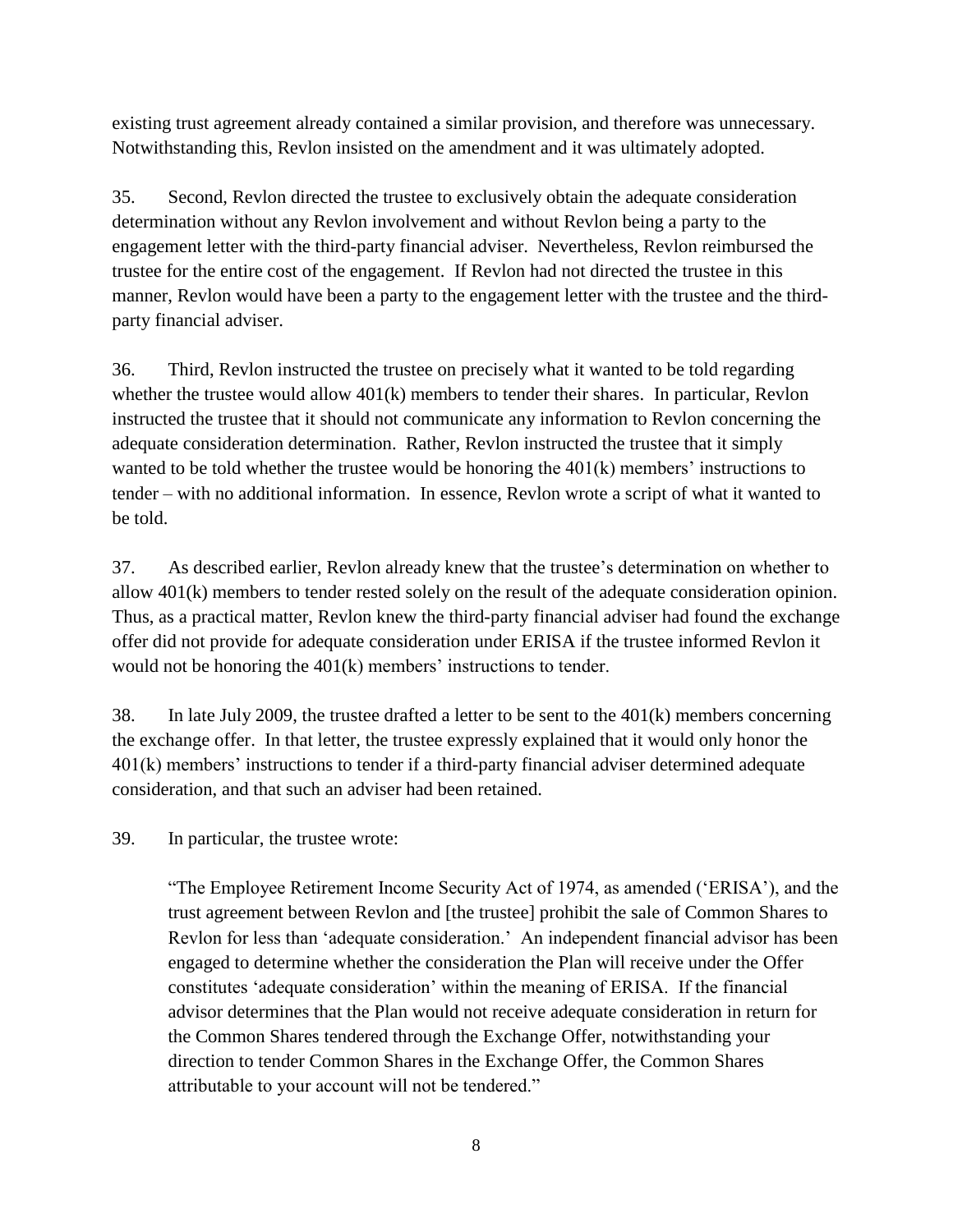40. Revlon reviewed this draft letter and proposed significant revisions to remove provisions which would have disclosed that (i) a third-party financial adviser had been retained, and (ii) the result of the adequate consideration opinion would wholly determine whether the 401(k) members would be able to tender their shares.

41. Revlon revised the letter to read in relevant part:

"As required by applicable law, [the trustee], as the Plan trustee, will disregard your instructions to tender Class A Common Stock if it determines that following them would result in a non-exempt prohibited transaction under the provisions of the Employee Retirement Income Security Act of 1974, as amended (including the rules, regulations and interpretations thereunder)."

42. The trustee accepted Revlon's proposed revisions and Revlon's version of the letter was ultimately sent to the 401(k) members and was also an exhibit in Revlon's exchange offer public filings with the Commission.

# *The Third-Party Financial Adviser for the 401(k) Plan Finds Inadequate Consideration*

43. On August 10, 2009, Revlon launched the exchange offer and issued an offering document to shareholders disclosing, among other things, the previously described terms of the transaction. Revlon supplemented the exchange offer filings with amended filings on August 27, 2009 and September 3, 2009.

44. On September 24, 2009, Revlon filed its third – and final – amended exchange offer filing. In this filing, Revlon disclosed that it had increased the proposed dividend payments to tendering shareholders, and also had increased the price-per-share at which it would redeem the tendering shareholders' preferred shares after a certain number of years.

45. The third-party financial adviser evaluated the third amended exchange offer terms – and despite the financial improvements to minority shareholders – found the transaction did not provide 401(k) members with adequate consideration. The third-party financial adviser informed the trustee of this finding. The trustee then informed Revlon it could not allow 401(k) members to tender their shares – and did so in the manner scripted by Revlon, and as described in paragraph 36.

46. On October 8, 2009, the voluntary exchange offer closed and consummated, with approximately 9.3 million shares of Revlon Class A common shares tendering (or approximately 46% of the shares of Revlon Class A common stock not beneficially owned by M&F).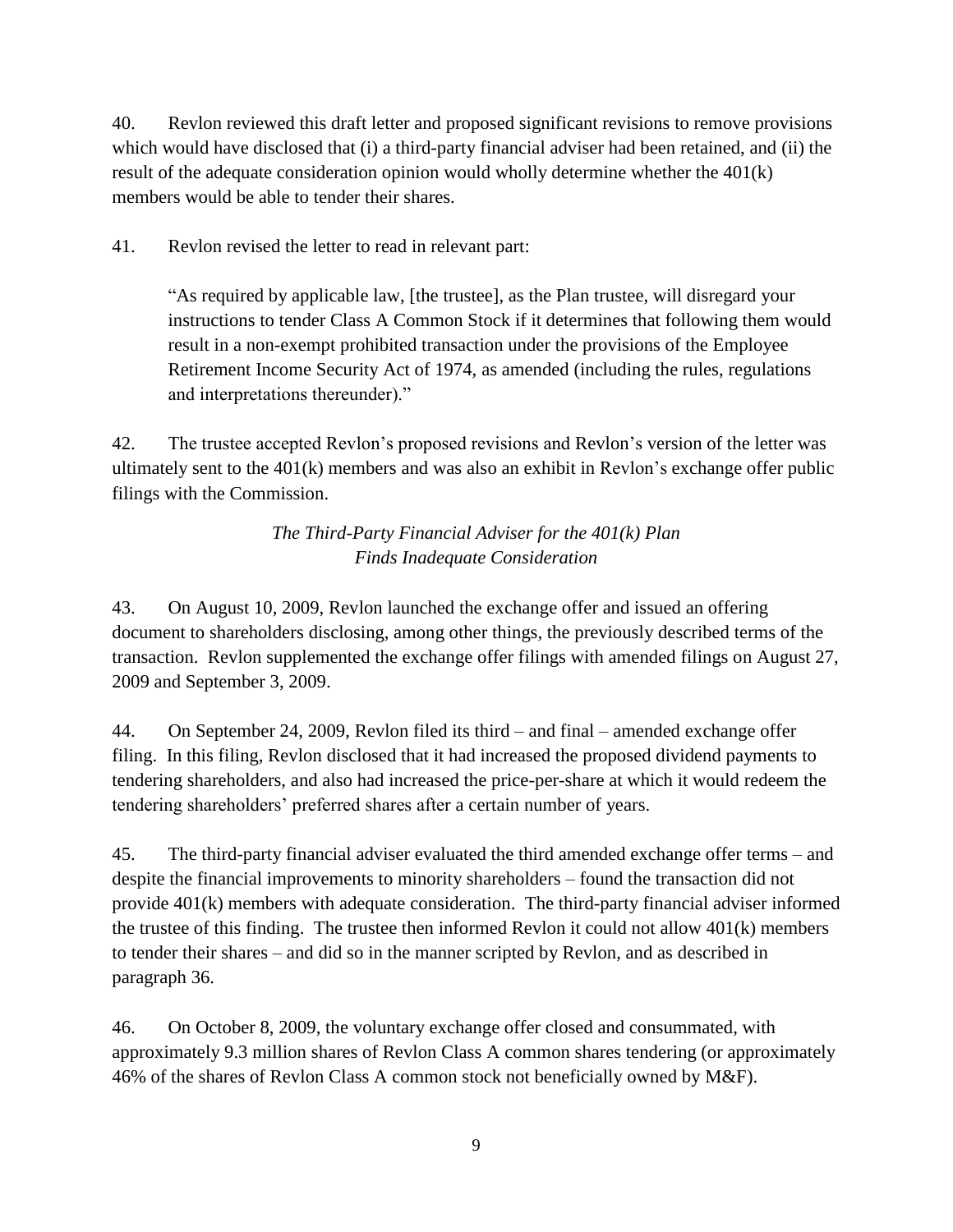47. Neither Revlon's minority shareholders – nor any of its Independent Board members – knew about the adequate consideration determination, or that Revlon had engaged in a course of conduct to "ring-fence" that determination.

48. Thus, certain 401(k) members – including a Revlon executive – were unable to tender their shares in the exchange offer because of the result of the adequate consideration determination. In essence, the adequate consideration determination provided protection to the 401(k) members, while the remaining tendering minority shareholders had no information concerning the adequate consideration determination or Revlon's "ring-fencing" of that determination.

### *Revlon's Materially Misleading Disclosures*

49. Revlon's third amended exchange offer filing included a section, prominently displayed in bold, entitled "Position of Revlon as to the Fairness of the Exchange Offer." As a general matter, Revlon disclosed in this section the view of its Independent Board members concerning the fairness of the transaction.

50. Specifically, Revlon disclosed that its Independent Directors determined the transaction was fair to Revlon, and fair to those shareholders who decided to tender their shares and those who decided to not tender their shares.<sup>3</sup>

51. Revlon further set forth the process in which the Board engaged to reach the fairness determination it made on behalf of Revlon and, in particular, described the positive and negative factors on which the Board relied in making its fairness determination.

52. Revlon disclosed: "The Board of Directors approved the Exchange Offer and related transactions based upon the totality of the information presented to and considered by its members." Second, in a related disclosure, Revlon, in disclosing the positive factors it considered for the exchange offer, noted that "the exchange offer . . . [was] unanimously

 $\mathfrak{Z}$ Revlon also disclosed that the Independent Directors made no recommendation as to whether shareholders should participate in the exchange offer. Revlon further disclosed it believed that its Independent Board was not legally required to obtain a fairness opinion for the exchange offer, and believed it could not obtain a fairness opinion for the exchange offer given that the financial adviser who evaluated the fairness of the merger proposal, whose analysis concerning the merger proposal was included in the exchange offer filings, would not conclude it was financially fair to minority shareholders. The merger proposal, however, preceded the exchange offer by approximately six months and involved transaction terms that were similar, but not identical, to the terms of the exchange offer. Moreover, notwithstanding these disclosures, and as described in greater detail in this Order, Revlon's "ring-fencing" acts rendered various disclosures concerning the Board's fairness determination to be materially misleading.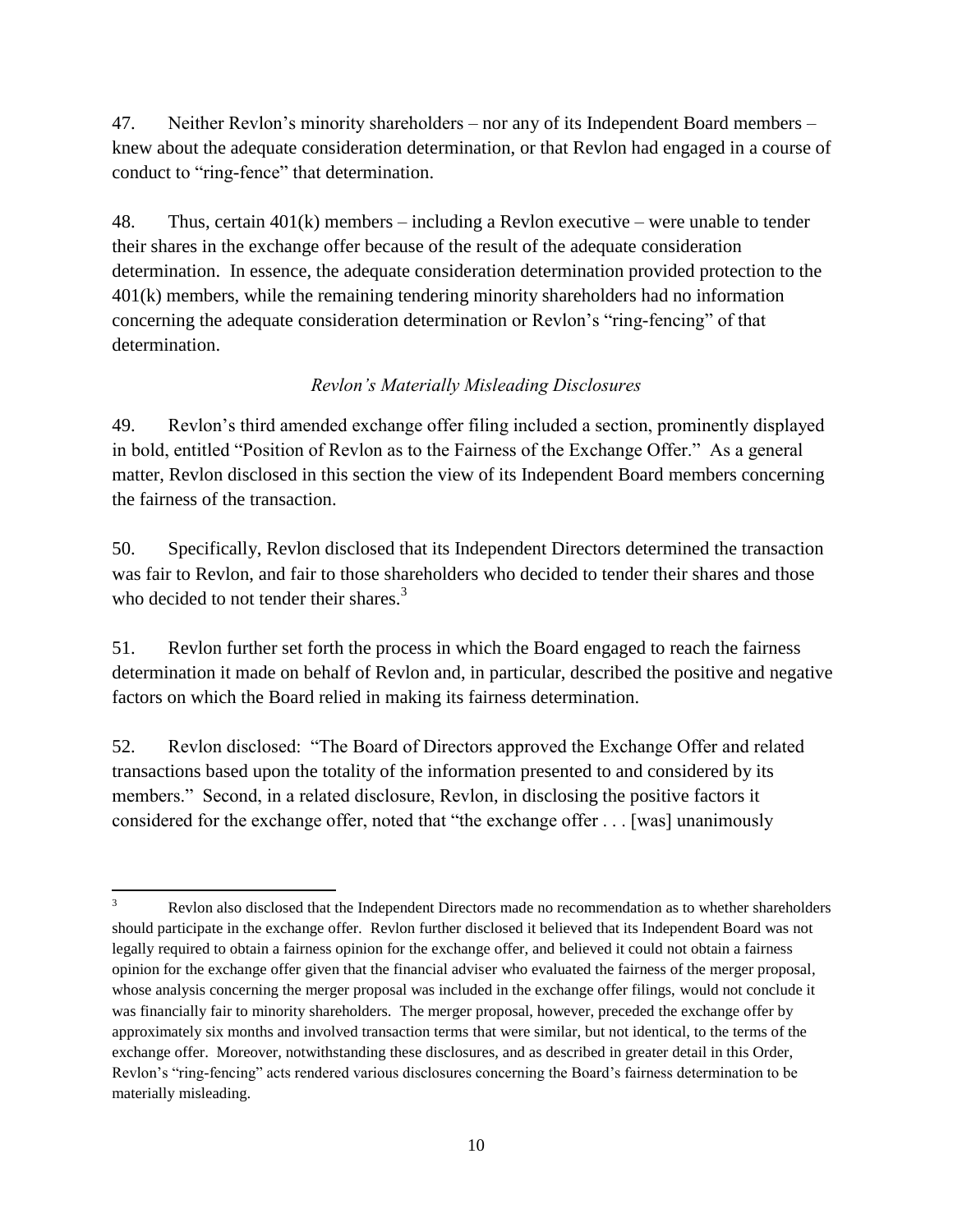approved by the Independent Directors . . . who were granted full authority to evaluate and negotiate the Exchange Offer and related transactions."

53. As represented by Revlon to its minority shareholders, the Board's process in evaluating and approving the exchange offer was full, fair, and complete. The Board's process, however, was not full, fair, and complete. In particular, the Board's process was compromised because Revlon concealed – both from minority shareholders and its Independent Board members – that it had engaged in a course of conduct to "ring-fence" the adequate consideration determination.

54. Accordingly, Revlon's disclosures about the Board's evaluation of the exchange offer were materially misleading to minority shareholders. Moreover, Revlon's "ring-fencing" deprived the Board, and in turn, minority shareholders of the opportunity to receive revised, qualified, or supplemental disclosures, including any that might have informed them of the thirdparty financial adviser's determination that the transaction consideration to be received by 401(k) members in connection with the transaction was inadequate.

55. Third, Revlon materially misled minority shareholders when it stated that unaffiliated shareholders – which included Revlon's 401(k) members – could decide whether to voluntarily tender their shares.<sup>4</sup> Revlon cited the voluntary nature of the exchange as a positive factor on which the Board relied in approving the exchange offer.

56. In fact, all minority shareholders – as well as its Independent Board members – were unaware that Revlon's 401(k) members would not be able to tender their shares if an adviser found that the consideration offered for their shares was inadequate. Moreover, Revlon's non-401(k) minority shareholders were not on equal footing with Revlon's 401(k) members because Revlon's 401(k) members received protection as a result of the adviser's finding that 401(k) members were not provided adequate consideration.

### **Violations**

57. Under Section 21C of the Exchange Act, the Commission may impose a cease-and-desist order upon any person who is violating, has violated, or is about to violate any provision of the Exchange Act and upon any other person that is, was, or would be a cause of the violation, due to an act or omission the person knew or should have known would contribute to such violation.

58. Section 13(e) of the Exchange Act governs going-private transactions and Exchange Act Rule 13e-3 thereunder prohibits issuers and their affiliates from engaging in fraudulent,

 $\overline{\phantom{a}}$ 4 In relevant part, Revlon disclosed that "each of Revlon's unaffiliated stockholders will be able to decide whether or not to voluntarily tender his, her or its shares of Class A Common Stock in the Exchange Offer and that holders of Class A Common Stock who wish to retain their shares may do so[.]" Revlon defined "unaffiliated stockholders" as stockholders of Revlon, other than their directors, officers, controlling shareholder and its affiliates.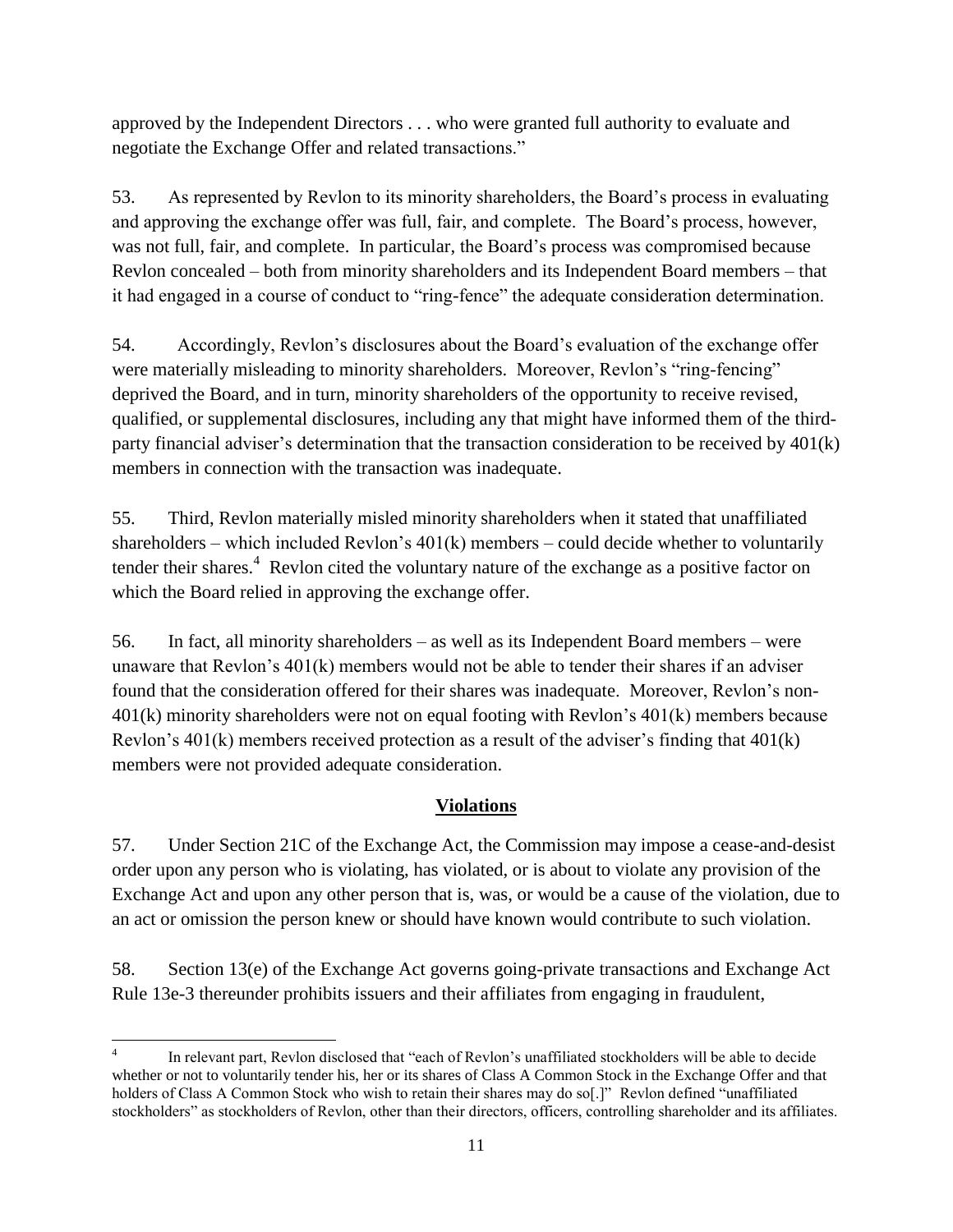deceptive or manipulative acts in connection with a going-private transaction. An Exchange Act Rule 13e-3 transaction, as defined in Rule 13e-3(a)(3), includes any transaction, or series of transactions, involving one or more specified transactions which has either a reasonable likelihood or a purpose of producing, either directly or indirectly, the effect of causing any class of equity securities which is subject to Section  $12(g)$  or Section 15(d) of the Exchange Act to become eligible for deregistration or otherwise eligible to terminate reporting obligations under the Exchange Act, or causing the delisting of a class of equity securities from a national exchange or inter-dealer quotation system.

59. The Commission adopted Exchange Act Rule 13e-3 to provide critical investor protections for shareholders in going-private transactions. In the Commission's adopting release, the Commission noted that, in the going-private context, the need for investor protection is particularly evident given the presence of opportunities for shareholder harm, overreaching by issuers or its affiliates, and potential coercive effects on minority shareholders in such transactions. See e.g., Interpretative Release Relating to Going Private Transactions Under Rule 13e-3, Exch. Act Rel. 34-17719, 1981 SEC LEXIS 1647 (April 13, 1981).

60. Moreover, the Commission noted, "the terms of the transaction, including the consideration received and other effects upon unaffiliated security holders, may be designed to accommodate the interest of the affiliated parties rather than determined as a result of arm'slength negotiations. Further, the timing of the transaction[ ] is within the control of the issuer or its affiliate, who may choose a period of depressed market prices to propose the transaction, resulting in a loss to the unaffiliated security holders." Id.

61. Among other rules, the Commission adopted Exchange Act Rule  $13e-3(b)(1)(iii)$ , which provides that it shall be a fraudulent, deceptive or manipulative act or practice, in connection with a Rule 13e-3 transaction, for an issuer (or an affiliate of such issuer) to, directly or indirectly, engage in any act, practice or course of business which operates or would operate as a fraud or deceit upon any person.

62. Revlon violated Exchange Act Section 13(e) and Rule 13e-3(b)(1)(iii) thereunder as, through its "ring-fencing" acts, Revlon knew or should have known that it was engaging in an act, practice or course of business that operated as a fraud or deceit upon Revlon's minority shareholders. As noted earlier, Revlon's "ring-fencing" acts included amending the trust agreement it had with the trustee to ensure that the trustee would not share the adequate consideration determination with it; ensuring that it was not a party to any engagement letter concerning the adequate consideration determination; and directing the trustee to inform Revlon of its decision whether to allow 401(k) members to tender their shares without any reference to the adequate consideration determination. Moreover, Revlon's "ring-fencing" acts rendered various disclosures in Revlon's public filings with the Commission to be materially misleading.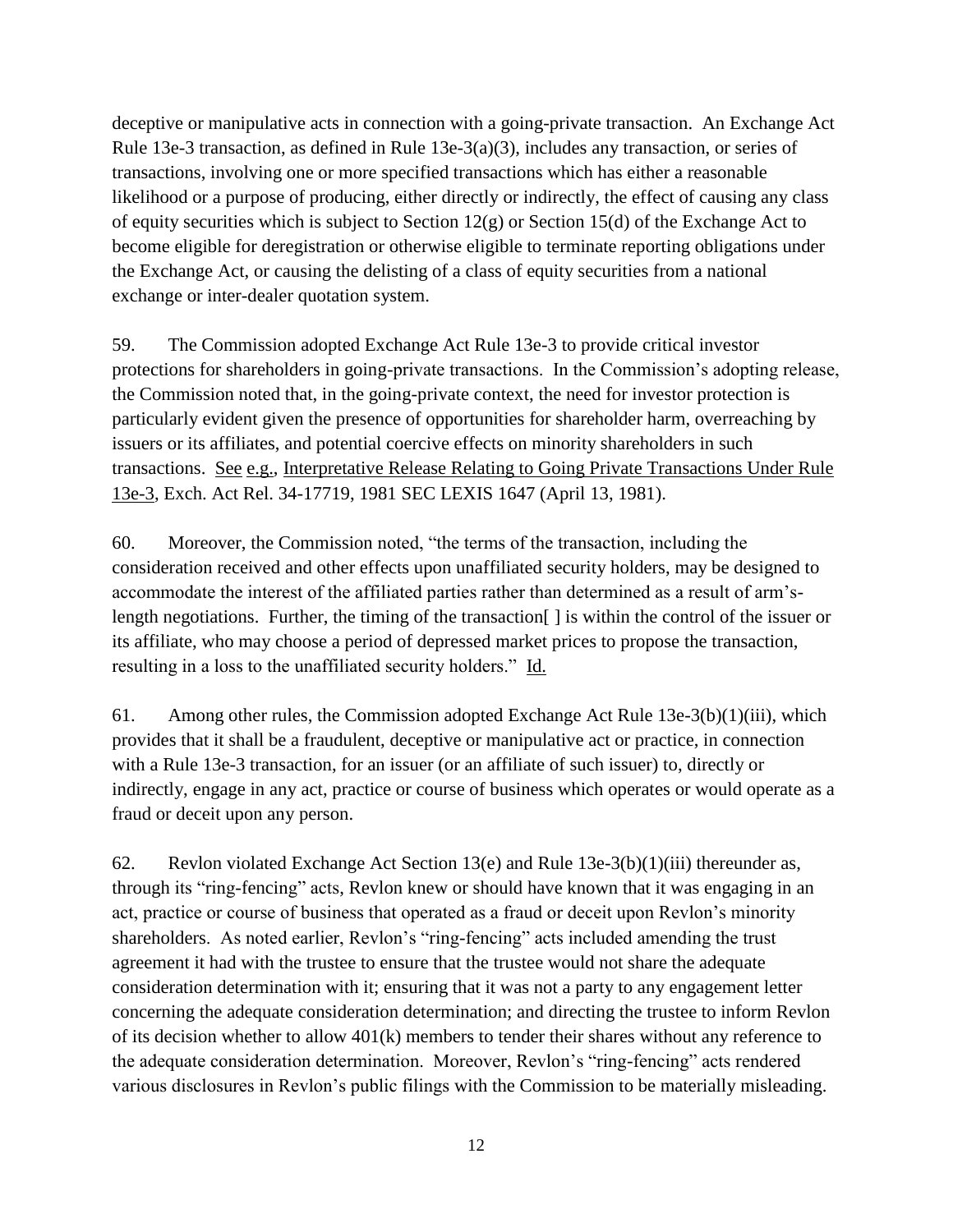In view of the foregoing, the Commission deems it appropriate to impose the sanctions agreed to in the Respondent's Offer.

Accordingly, pursuant to Section 21C of the Exchange Act, it is hereby ORDERED that:

A. Respondent Revlon cease and desist from committing or causing any violations and future violations of Section 13(e) of the Exchange Act and Rule 13e-3(b)(1)(iii) promulgated thereunder.

B. Respondent Revlon shall, within 30 days of the entry of this Order, pay a civil money penalty in the amount of \$850,000 to the United States Treasury.<sup>5</sup> If timely payment is not made, interest shall accrue pursuant to 31 U.S.C. § 3717. Payment must be made in one of the following ways:

(1) Respondent may transmit payment electronically to the Commission, which will provide detailed ACH transfer/Fedwire instructions upon request;<sup>6</sup> (2) Respondent may make direct payment from a bank via Pay.gov through the SEC website at http://www.sec.gov/about/offices/ofm.htm; or

(3) Respondent may pay by certified check, bank cashier's check, or United States postal money order, made payable to the Securities and Exchange Commission and handdelivered or mailed to:

Enterprise Services Center Accounts Receivable Branch HQ Bldg., Room 181, AMZ-341 6500 South MacArthur Boulevard Oklahoma City, OK 73169

 $\overline{\phantom{a}}$ 

<sup>5</sup> In setting the penalty amount, the Commission took into account the substantial monetary payments that Revlon has agreed to make to settle all of its class action lawsuits for conduct related to the exchange offer.

<sup>6</sup> On December 31, 2012, the minimum threshold for transmission of payment electronically was increased to \$1,000,000. For amounts below the threshold, respondents must make payments pursuant to option (2) or (3) above.